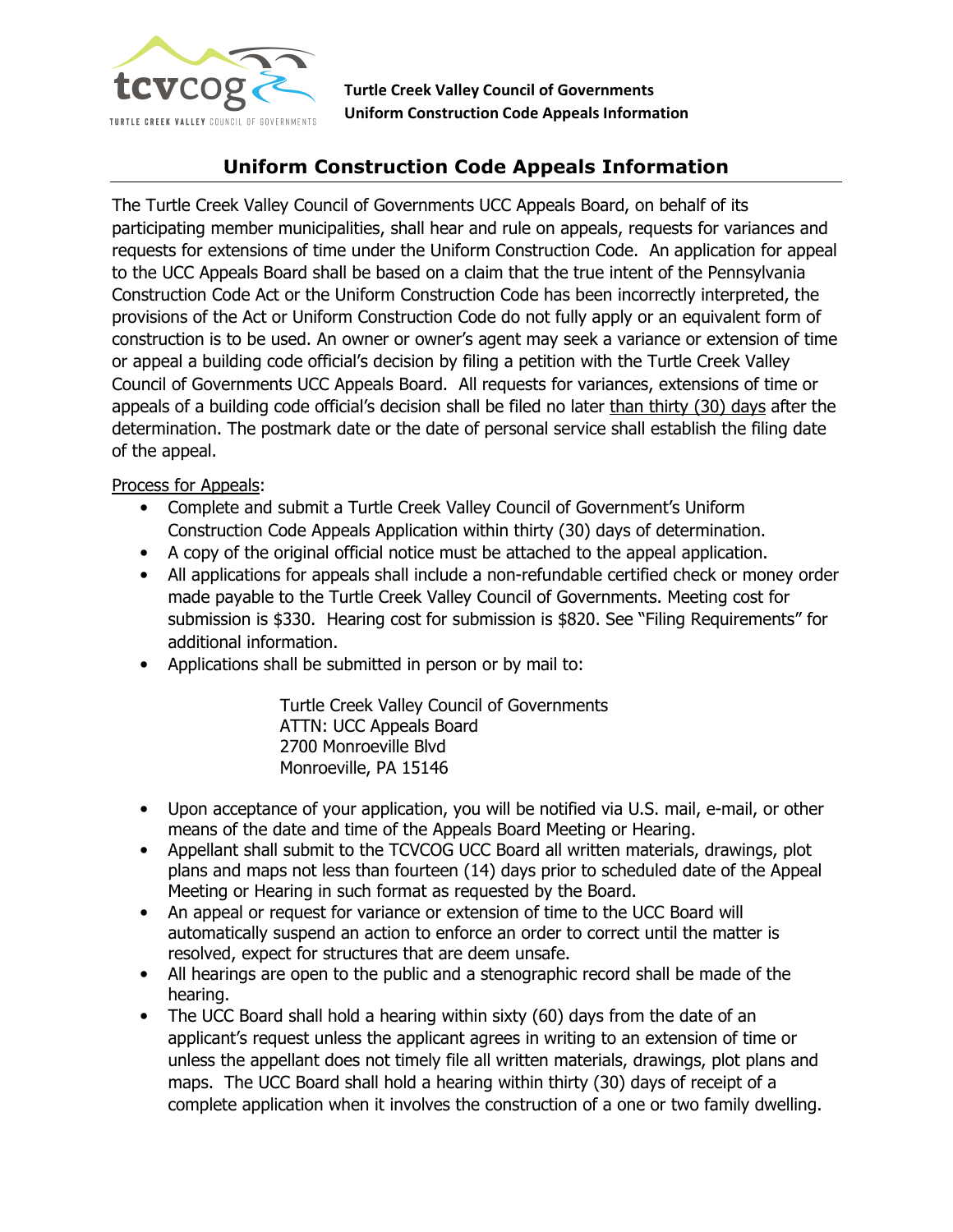

## Uniform Construction Code Appeals Application

This form may be used to file an appeal, seek a variance or an extension of time from the TCVCOG UCC Appeals Board. When variances are requested, as many variances as may be needed, may be sought via this form. Once this form has been submitted, no changes may be made, and any additional variance requests must be filed via a separate (new) form.

| <b>Construction</b>                  |                                                                                                                                                                                                                                                                                                |
|--------------------------------------|------------------------------------------------------------------------------------------------------------------------------------------------------------------------------------------------------------------------------------------------------------------------------------------------|
| <b>Site</b>                          |                                                                                                                                                                                                                                                                                                |
|                                      | Owner's Name: North American Communication of the Communication of the Communication of the Communication of the Communication of the Communication of the Communication of the Communication of the Communication of the Comm                                                                 |
|                                      |                                                                                                                                                                                                                                                                                                |
|                                      |                                                                                                                                                                                                                                                                                                |
|                                      |                                                                                                                                                                                                                                                                                                |
|                                      |                                                                                                                                                                                                                                                                                                |
| <b>Applicant</b><br>(Contract        |                                                                                                                                                                                                                                                                                                |
| Person)                              |                                                                                                                                                                                                                                                                                                |
|                                      |                                                                                                                                                                                                                                                                                                |
|                                      |                                                                                                                                                                                                                                                                                                |
|                                      |                                                                                                                                                                                                                                                                                                |
|                                      | This request is for $a$ :                                                                                                                                                                                                                                                                      |
| <b>Filing</b><br><b>Requirements</b> | Meeting— Only written statements may be submitted to the board by the applicant, the<br>owner, their agent, the inspector and/or legal counsel. No verbal testimony or discussion<br>with the applicant or inspector will be conducted on this submission. Cost for submission<br>is \$330.00. |
|                                      | Hearing-Allows for written and verbal testimony from any interested party concerning the<br>appeal. Formal minutes of the meeting will be taken and made as public record. Cost for<br>submission is \$820.00.                                                                                 |
|                                      | Make check or money order payable to "Turtle Creek Valley Council of Governments"                                                                                                                                                                                                              |
|                                      | Turtle Creek Valley Council of Governments<br>Mail to:<br>ATTN: UCC Board of Appeals<br>2700 Monroeville Boulevard<br>Monroeville, PA 15146                                                                                                                                                    |
|                                      | <b>Questions:</b> (412) 858-5115                                                                                                                                                                                                                                                               |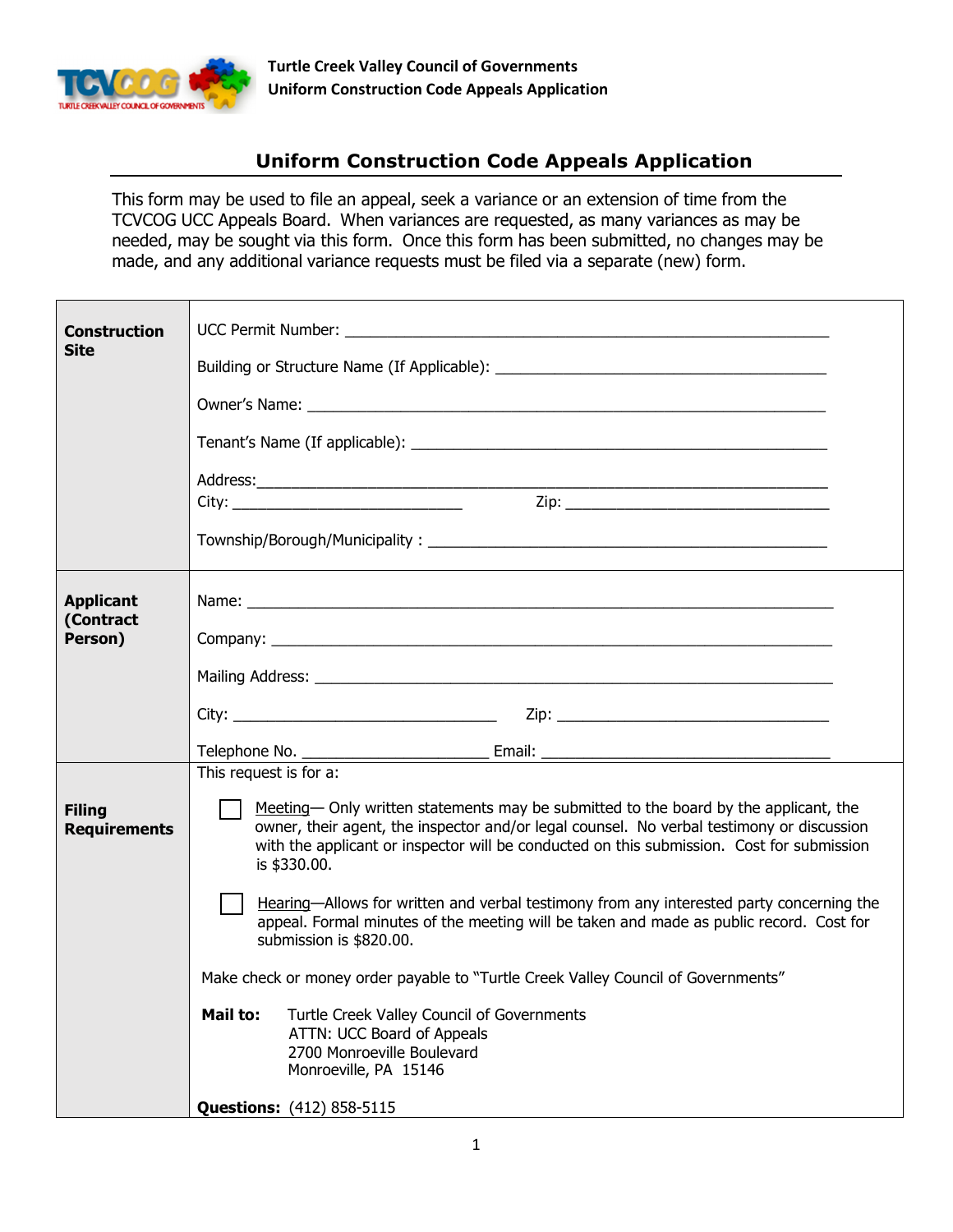

|                                            | Fill out the Appropriate Section(s) that you are Requesting Board Action                                                                                                                                                                                         |
|--------------------------------------------|------------------------------------------------------------------------------------------------------------------------------------------------------------------------------------------------------------------------------------------------------------------|
| <b>Extension of</b><br><b>Time Request</b> | Please detail the reasons for the extension of time and give an estimated time when the project<br>can be expected to be completed.<br>Cost for the extension of time request is for the following reason: (Please mark which applies)<br>Permit is still active |
|                                            | Permit has expired                                                                                                                                                                                                                                               |
|                                            | (Note additional fees may be added by the Board for remaining inspections.)                                                                                                                                                                                      |
|                                            | If additional space is required, please attach additional 8 $1/2''$ x $11''$ pages. (Include UCC Permit #                                                                                                                                                        |
|                                            | on each page.)                                                                                                                                                                                                                                                   |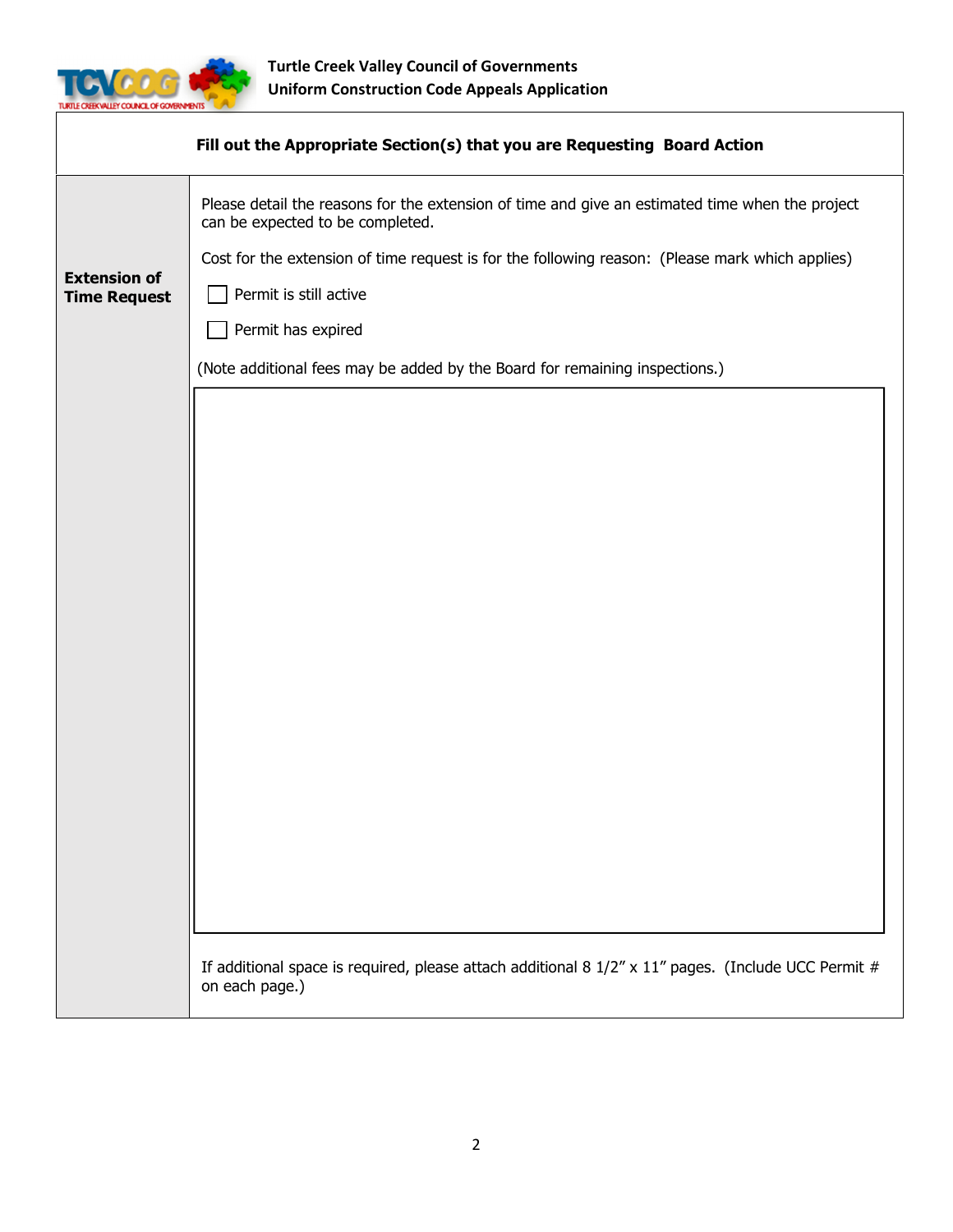

|                                                                                      | Date of Decision                                                                                                                                                                                                                                                                    |
|--------------------------------------------------------------------------------------|-------------------------------------------------------------------------------------------------------------------------------------------------------------------------------------------------------------------------------------------------------------------------------------|
| <b>Appeal of</b><br><b>Building Code</b><br><b>Official (BCO)</b><br><b>Decision</b> | Please check which of the following form the basis for your appeal:                                                                                                                                                                                                                 |
|                                                                                      | These are the only factors that may be used by the Board in deciding an appeal under section<br>$501(c)(2)$ of the Act                                                                                                                                                              |
|                                                                                      | The true intent of the Pennsylvania Construction Code Act (UCC) was incorrectly interpreted.                                                                                                                                                                                        |
|                                                                                      | The provisions of the UCC do not apply to this construction.                                                                                                                                                                                                                        |
|                                                                                      | An equivalent form of construction was proposed for use.                                                                                                                                                                                                                            |
|                                                                                      | Please detail the grounds for appealing this decision, citing provisions of the UCC, or explaining<br>how your proposed construction would be equivalent to that specified in the UCC.                                                                                              |
|                                                                                      | Review for Equivalency<br>If you believe the requirements of the code are adequately satisfied by other means, specify the<br>particular code and section of the code, or any reference standard for which you are requesting<br>review for equivalency.                            |
|                                                                                      |                                                                                                                                                                                                                                                                                     |
|                                                                                      | Note: Sealed Drawings from a PA Certified Design Professional or a sealed affidavit from said<br>professional taking full liability and responsibility of the construction will need to be submitted if<br>you are requesting this appeal under the Equivalent Construction Method. |
|                                                                                      | Refer to Filing Requirements Section for Costs.                                                                                                                                                                                                                                     |
|                                                                                      |                                                                                                                                                                                                                                                                                     |
|                                                                                      |                                                                                                                                                                                                                                                                                     |
|                                                                                      | If additional space is required, please attach additional 8 $1/2''$ x 11" pages. (Include UCC Permit #<br>on each page.)                                                                                                                                                            |